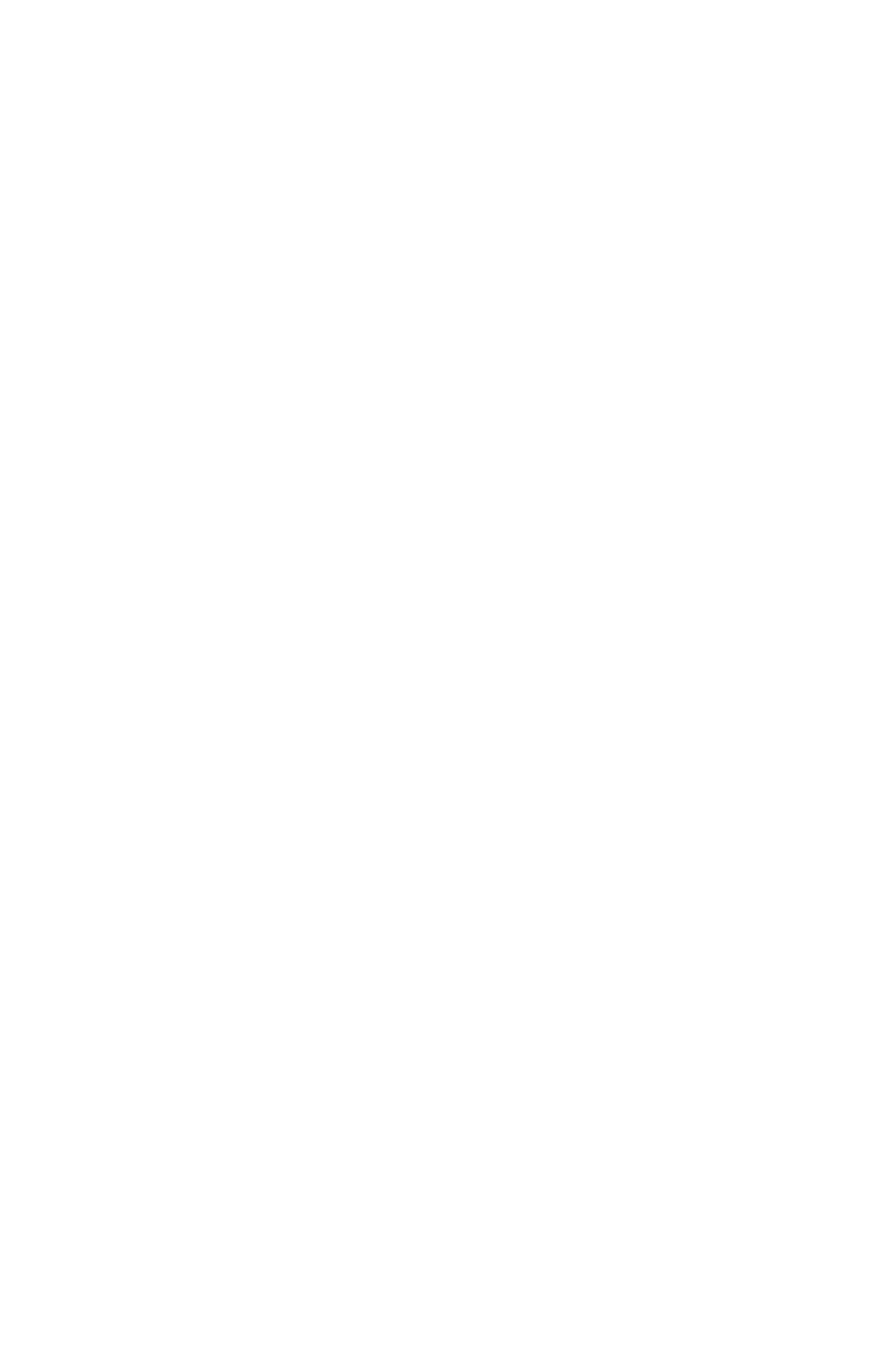## **INTRODUCTION**

*"The Church cannot and must not take upon herself the political battle to bring about the most just society possible. She cannot and must not replace the State. Yet at the same time she cannot and must not remain on the sidelines in the fight for justice." — Deus Caritas Est, God is Love (28)—*

*"They handed him the Roman coin. He said to them, 'Whose image is this and whose inscription?' They replied, 'Caesar's.' At that he said to them, 'Then repay to Caesar what belongs to Caesar and to God what belongs to God'" (Mt 22:17-21)*

At times, it seems as though we have been trapped by a misconception that faith and politics are competitors, two swords that are locked in a constant battle for the loyalty, hearts and obedience of the people. The fight between these two giants has sparked some of the most violent events and wars of our history. And with recent events in the Middle East and throughout much of the Muslim world, we still cannot consign these events into history. Our world continues to be plagued by the struggle between religions and state, yet when Jesus was asked about this question of loyalty, to whom is our allegiance strongest, he did not enter the fight, responding: "Repay to Caesar what belongs to Caesar, and to God what belongs to God" (Mt 22:21).

Jesus' enemies had come to trap him, to brand him as either a blasphemer or traitor to the state. He deftly brushed aside the issue, not simply as a way of escaping a volatile subject, but because it is not a question of government versus God, or of removing each party to their respective corners. Paying taxes is not a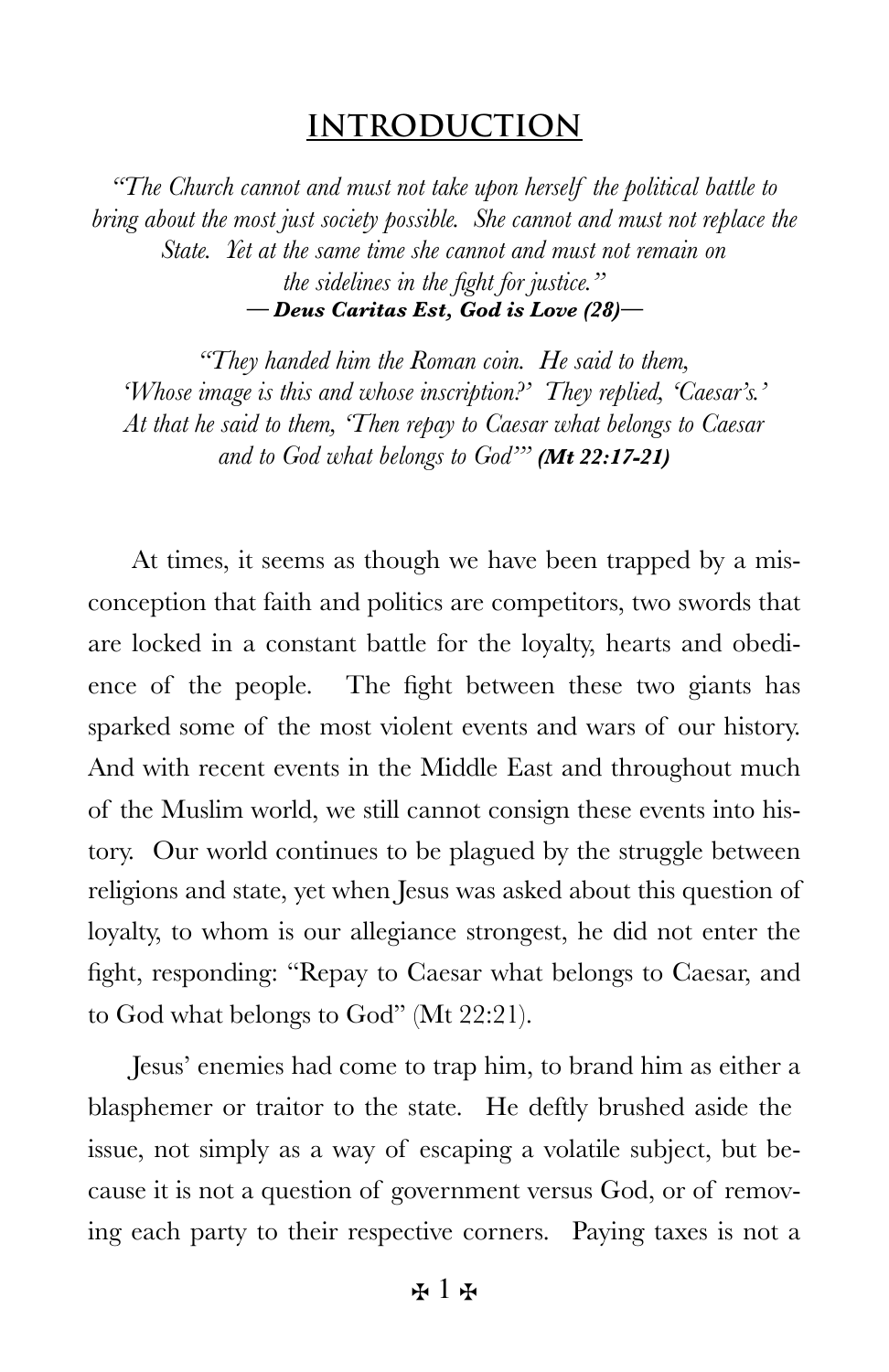question of allegiance because there is no choice between God and Caesar. We are asked to give our proper loyalty to both.

Here, I have often found great comfort and direction from words of St. Joan of Arc which she spoke at her condemnation trial: "So long as God is first served."

Everything in creation finds fulfillment and its good in being directed toward God. No matter what your philosophy of government may be, whether its empirical, democratic, or even communist, Caesar and all governments remain part of creation and so fit into this same mission and service. It is not so much a divine right to govern, as a divine purpose in governing. The question then, is: Where do they find inspiration? How does the government, and our leaders in government, find direction toward God?

Beginning to answer these questions is the first goal of this book; to provide an introduction through scripture and *Catholic Social Teaching* that encourages questions, sparks discussion and spurs a deeper curiosity into the relationship between our faith and the political choices we face. Whether or not our our faith has a role in government and our political decisions is actually not a very good question to begin with--Faith and politics have to mix! By their very nature, by our nature as human beings, it is actually impossible for our beliefs in God, how He made this world and His ambitions for us, and our beliefs in our government, its purpose, how it is to act and its relationship to the people, not to mix.

There is, in fact, no other way for us to even exist. To do so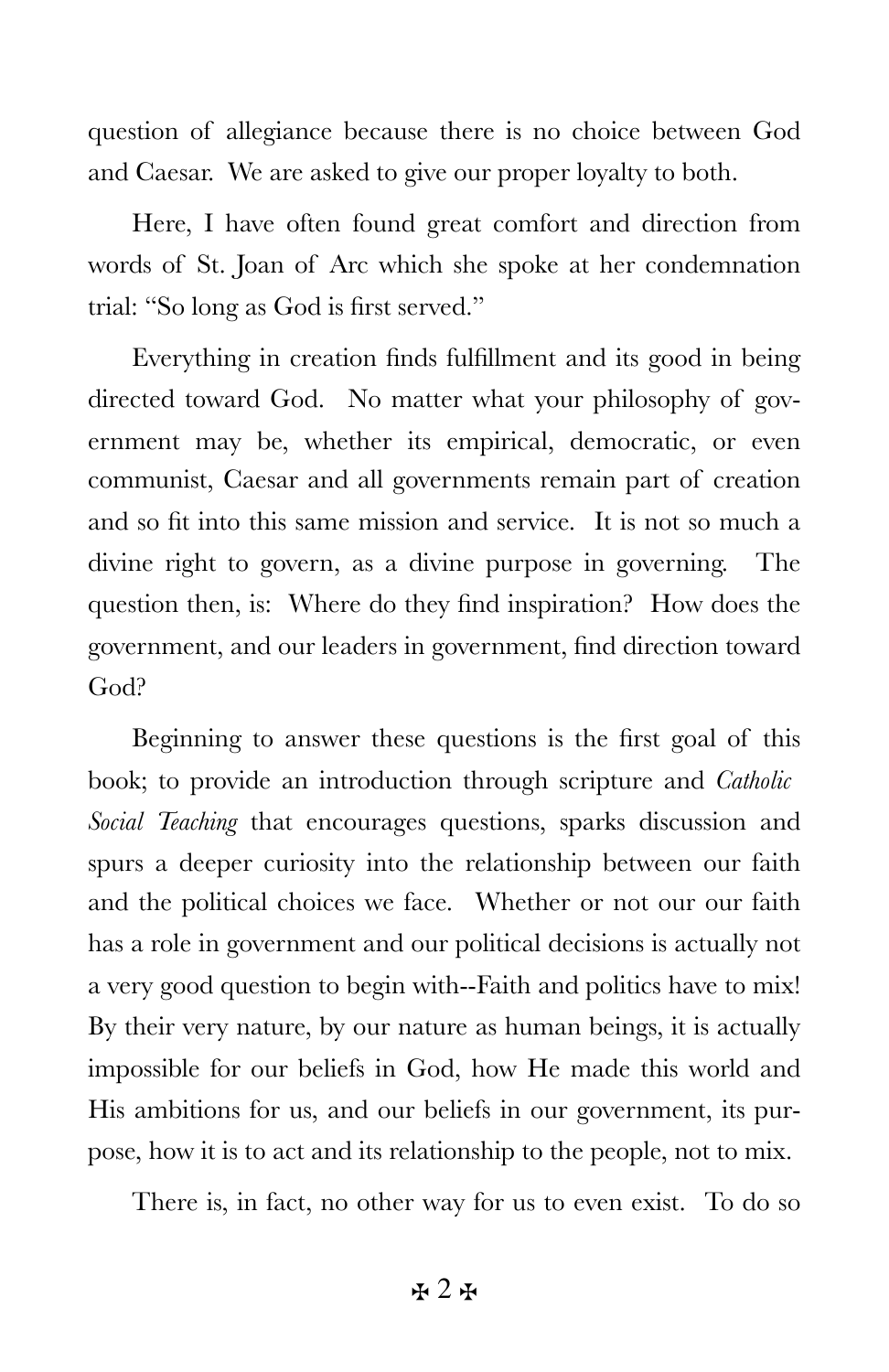would be like suggesting that our country's foreign policy should be completely separate from any domestic policies, or that whatever faith we may have has no effect on any works we may do for others. To keep faith and politics separate would be to say that whatever faith we profess in church on Sundays is left at the doorstep and does not effect any of our life throughout the rest of the week. In this increasingly digital and shrinking world, we know that such isolation is simply not possible: foreign policies effect oil prices abroad and gas prices at home, economic policies toward China effect the numbers of jobs and even the safety of products we buy here, a law passed in the U.S. to label the national origin of meat effected the lives of thousands of farmers and food prices across the country as Canada places exorbitant tariffs on American meat--it is not in our nature to be completely independent and unaffected by others. This is a reality that Christ revealed in his response to a question of taxes, and in so many other ways, described a reality in which, for better or for worse, we are united in one body and what effects one part will have some effect on every other.

The second goal of these essays is to gain a better vision of how our actions and the living conditions in this world are an integral part of salvation and the manifestation of God's Kingdom on earth. We are soulful and physical beings, created in *spirit* and in *flesh*. This means that our hope for eternal life with God also includes the hope for a better world on earth. While all remains God's work, the coming and gift of His Kingdom is not isolated from our actions.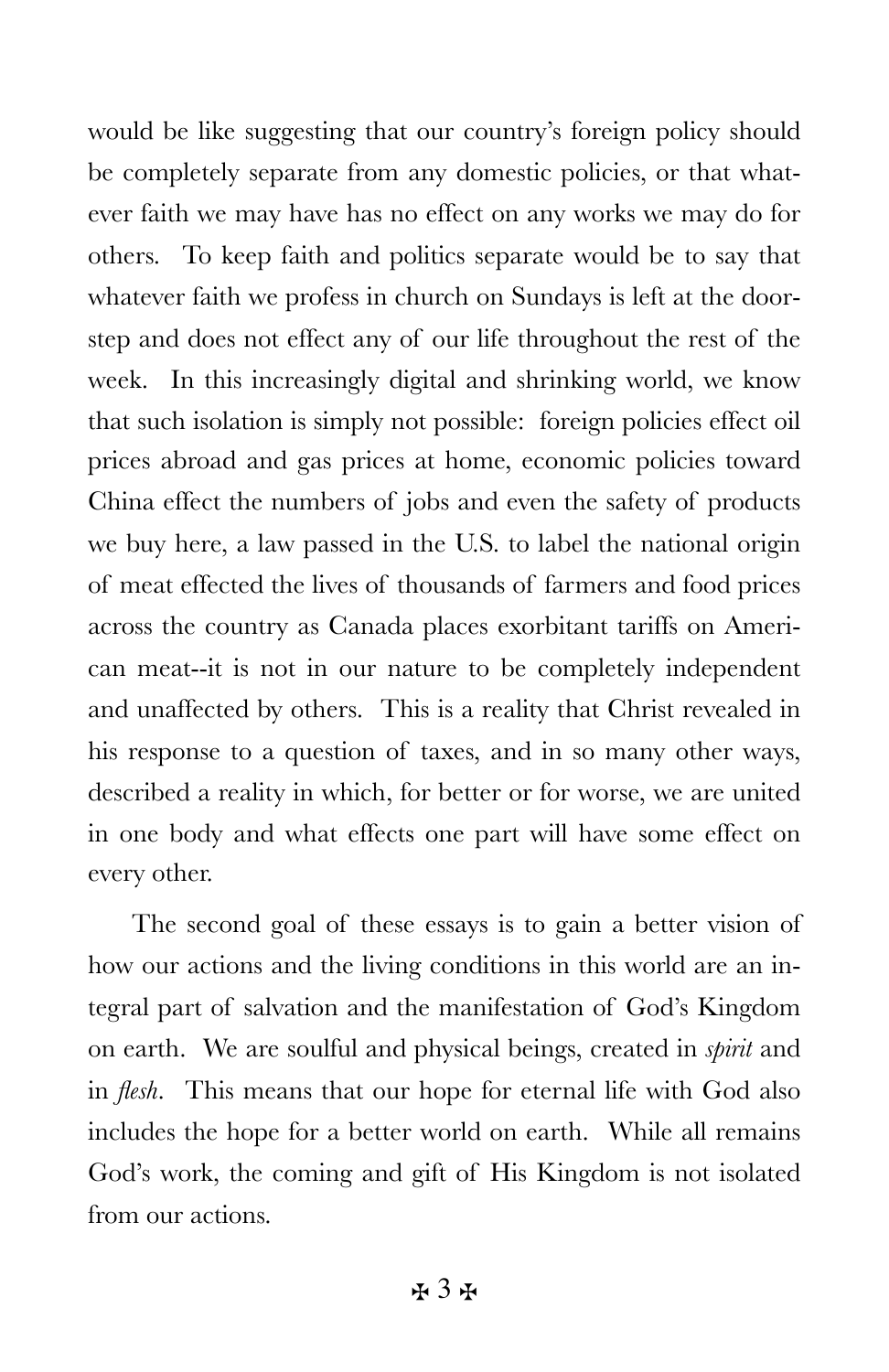We know this simply by paying attention to the activity of our day-to-day life. When we smile and treat others with kindness, we increase their joy and kindness; if we treat someone harshly, they become agitated and more caustic in their treatment of others. While God remains the ultimate Love, love comes into this world through us and our actions with others. Our expression of love and faith transforms life on this earth toward the promises of heaven and the fulfillment of God's plan for humanity.

This work of manifesting God's Kingdom is not found in a government that reflects the precise laws of a church, but through the people who direct the government toward a better society. Governments remain good so long as they use their unique gifts of governing for the preservation of human dignity and freedom for all people, and pursuit of the *Common Good.* Governments are, and can be good in so far as the people who run them express their goodness and virtues.

Finally, Christians, and Catholics, will disagree on candidates and policy choices, not because of their moral values, but because of how we believe they will impact and shape our society. Our mission through Christ is the same whether we're talking about the political, economic or social aspects of society: To bring the love of Christ to others, to seek reconciliation, to embrace and ensure human dignity of all people, to act toward healing and unity, to strive for freedom, justice and peace, to promote life and fight against all that is inherently opposed to life, to reach out to those in most dire need, call out for those whose voices cannot be heard and use the gifts that God's Spirit has granted to us for the